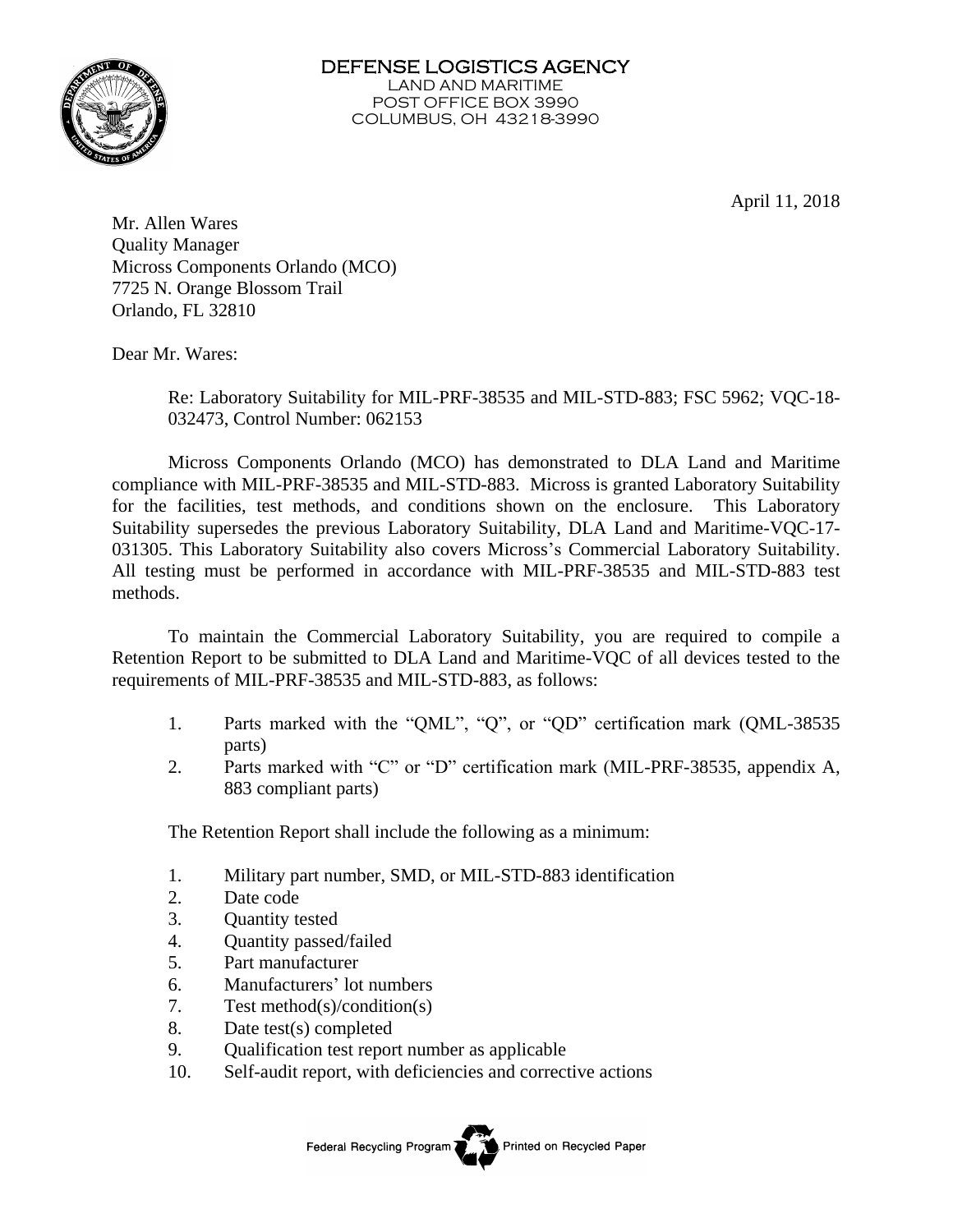The standard reporting period is from 1 January through 31 December and due by 1 March of each year.

Micross shall notify DLA Land and Maritime-VQC immediately after learning of a potential issuance of a GIDEP alert, problem advisory or major quality/reliability problem on their military products utilizing the test methods on the attached enclosure. Failure to provide notification to the DLA Land and Maritime Qualifying Activity may be grounds for removal from the Commercial Laboratory Suitability Listing.

This Laboratory Suitability is subject to the policies, procedures, and conditions of the Defense Standardization Program, as published in DoD 4120.24-M and SD-6. This Laboratory Suitability is valid until terminated by written notice from DLA Land and Maritime-VQC. If warranted, it may be withdrawn by DLA Land and Maritime-VQC at any time. Any facility listed on the enclosure is subject to an audit by the Qualifying Activity with a minimum notice.

Sincerely,

MICHAEL S. ADAMS Chief Custom Devices Branch ADAMS.MICHA Digitally signed by<br>ADAMS.MICHAEL.S.12302 EL.S.12302304 30427<br>  $\overline{P}$  Date: 2018.04.17 08:06:25 27 -04'00'

cc: DLA Land and Maritime-VQC (Scott Thomas)

**Visit us on the web at: [http://www.dscc.dla.mil/offices/sourcing\\_and\\_qualification/](http://www.dscc.dla.mil/offices/sourcing_and_qualification/)**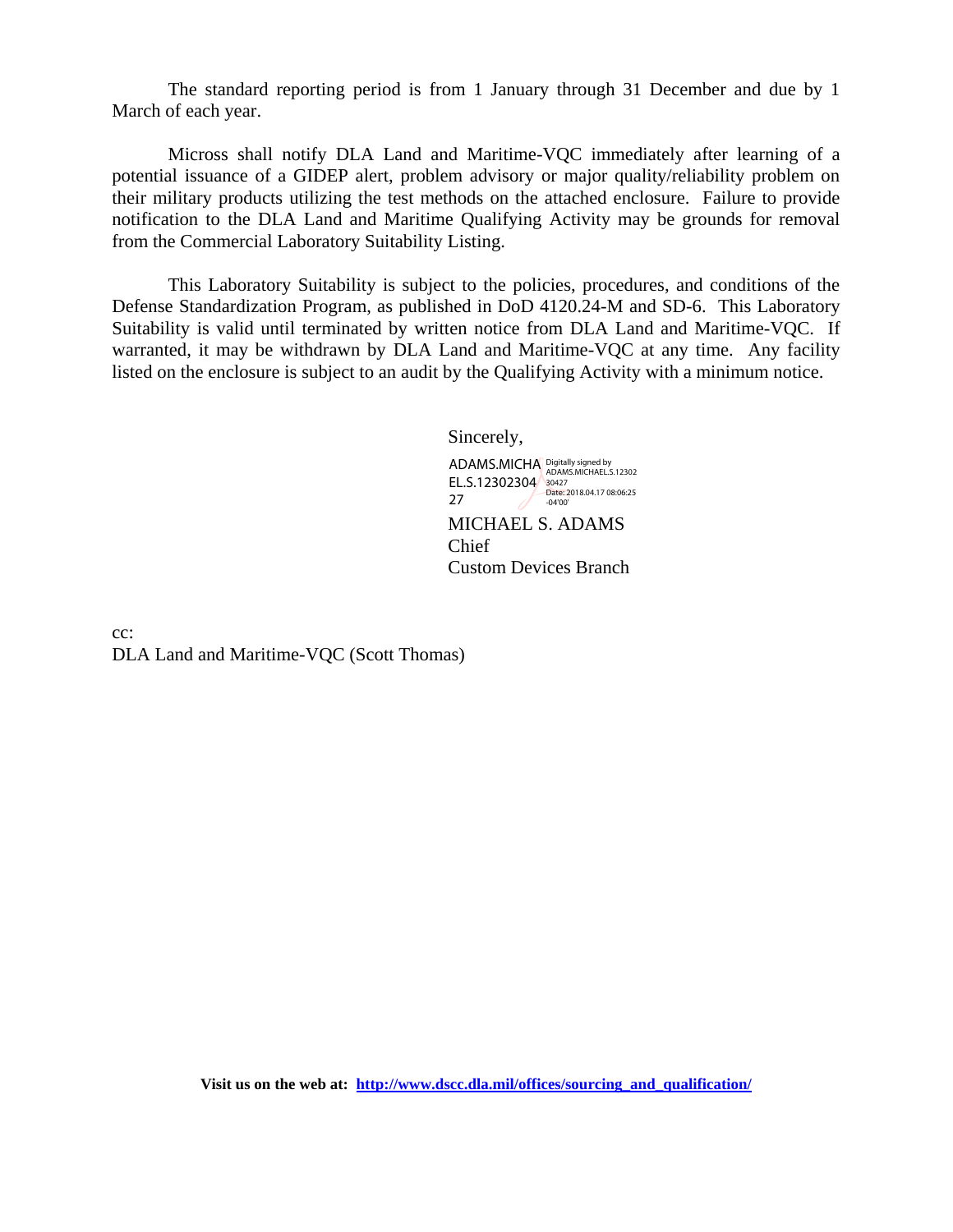| <b>TEST</b>                         | <b>METHOD/CONDITION</b>        | <b>MICROSS ORLANDO</b> | <b>OUTSOURCE LAB</b> |
|-------------------------------------|--------------------------------|------------------------|----------------------|
| <b>Moisture Resistance</b>          | 1004                           | X                      | <b>HRM</b>           |
| <b>Steady State Life Test</b>       | 1005/A,B,C,D,E,F               | $\mathbf X$            | <b>HRM</b>           |
| <b>Stabilization Bake</b>           | 1008/A,B,C,D,E,F               | X                      | HRM, MMT             |
| Salt Atmosphere                     | 1009/A,B,C,D                   | $\mathbf X$            | <b>HRM</b>           |
| Temperature Cycling                 | 1010/A,B,C                     | $\mathbf X$            | HRM, MMT             |
| <b>Thermal Shock</b>                | 1011/A,B,C                     | X                      | <b>HRM</b>           |
| Seal                                | 1014/A1, A2, B1, B2, B2/B1, C1 | X                      |                      |
| Seal                                | 1014/A1, A2, C1                |                        | <b>HRM</b>           |
| Seal                                | 1014/B1,C1                     |                        | <b>MMT</b>           |
| Burn-in                             | 1015/A,B,C,D,E,F               | $\mathbf X$            | <b>HRM</b>           |
| <b>Internal Water Vapor Content</b> | 1018                           |                        | AAL, EAG, ORS        |
| <b>Constant Acceleration</b>        | 2001/A,B,C,D,E                 | $\mathbf X$            | HRM, MMT             |
| Mechanical Shock                    | 2002/B                         | $\mathbf X$            | <b>HRM</b>           |
| Solderability                       | 2003                           | $\mathbf X$            | <b>HRM</b>           |
| Lead Integrity                      | 2004/A,B1,B2,D                 | $\mathbf X$            | <b>HRM</b>           |
| Vibration, Variable Frequency       | 2007/A                         | $\mathbf X$            | <b>HRM</b>           |
| <b>External Visual</b>              | 2009                           | $\mathbf X$            | HRM, MMT             |
| <b>Internal Visual</b>              | 2010/A,B                       | $\mathbf X$            | <b>MMT</b>           |
| <b>Bond Strength</b>                | 2011/D                         | $\mathbf X$            | HRM, MMT             |
| Radiography                         | 2012                           | $\mathbf X$            | <b>MMT</b>           |
| <b>Internal Visual for DPA</b>      | 2013                           | $\mathbf X$            |                      |
| Internal Visual & Mechanical        | 2014                           | $\mathbf X$            | <b>MMT</b>           |
| <b>Resistance to Solvents</b>       | 2015                           | $\mathbf X$            | <b>HRM</b>           |
| <b>Physical Dimensions</b>          | 2016                           | $\mathbf X$            | <b>HRM</b>           |
| Internal Visual (Hybrid)            | 2017                           | $\mathbf X$            | <b>MMT</b>           |
| <b>SEM</b>                          | 2018                           | $\mathbf X$            | <b>HRL</b>           |
| Die Shear Strength                  | 2019                           | $\mathbf X$            | HRM, MMT             |
| <b>PIND</b>                         | 2020/A,B                       | $\mathbf X$            | HRM, MMT             |
| <b>Glassivation Integrity</b>       | 2021/B                         | $\mathbf X$            |                      |
| Nondestructive Bond Pull            | 2023                           | $\mathbf X$            | HRM, MMT             |
| Lid torque                          | 2024                           |                        | <b>HRM</b>           |